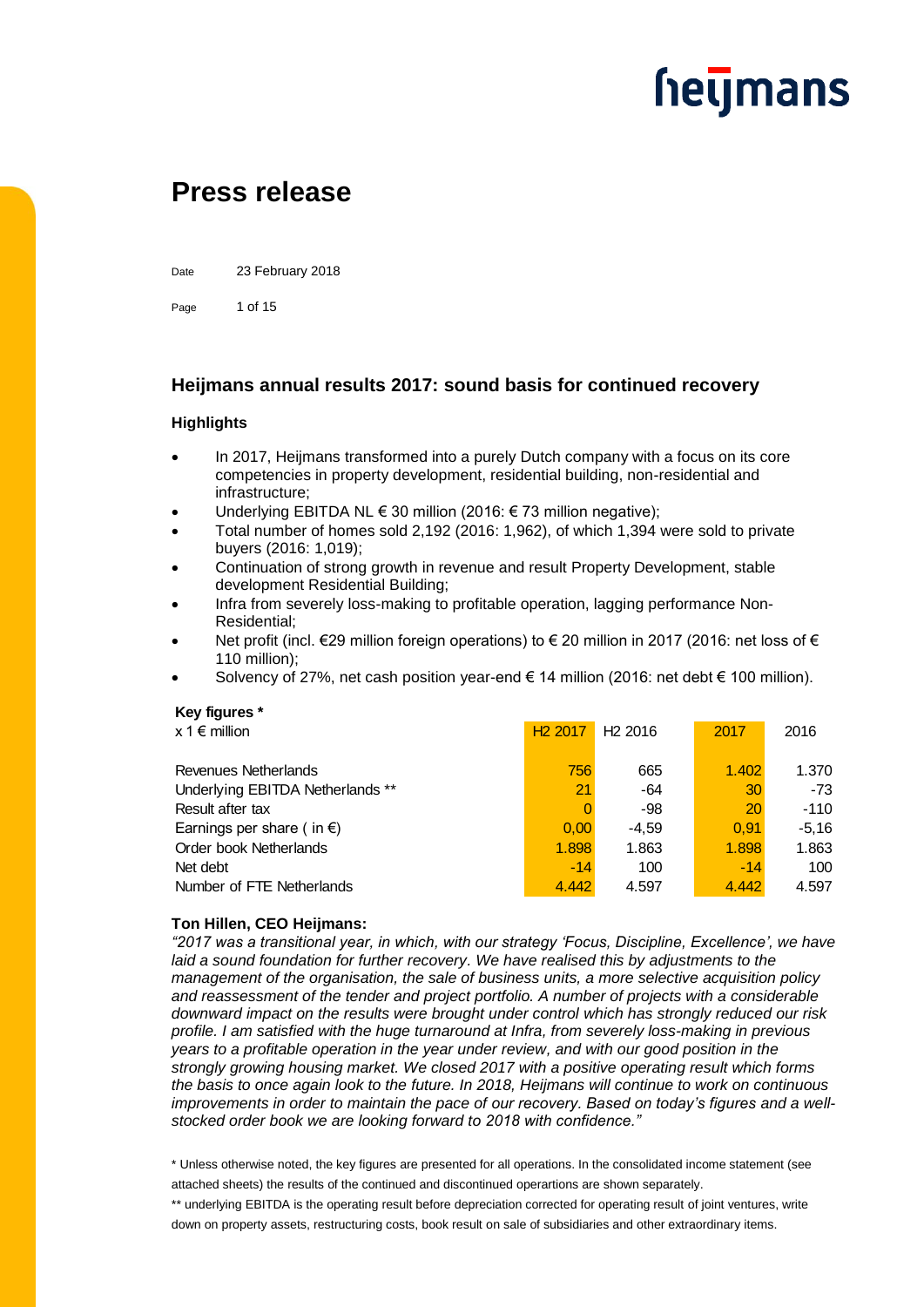Date 23 February 2018

Page 2 of 15

#### **Developments per segment**

#### Property Development, Residential Building

Heijmans benefitted from strong growth in the housing market in 2017 and this translated into a considerable increase in revenue and result for property development. Revenue at property development increased to € 391 million (2016: € 332 million), and underlying EBITDA amounted to € 20 million (2016: € 15 million). Revenue at Residential Building was € 297 million in 2017, compared to € 296 million in 2016, while underlying EBITDA was  $\epsilon$  5 million (2016:  $\epsilon$  4 million). At Residential Building in particular, the increase in demand resulted in considerable pressure on the availability of suppliers and procurement prices. It also led to higher land prices as well as development and realisation costs. We constantly monitor our suppliers to safeguard the required quality and margin development. In that context, Residential Building is very keen on a selective acquisition policy and controlled growth, with a considerable proportion of capacity being kept available to safeguard the growing production at Property Development. In 2017, approximately 65% of the Residential Building revenue was sourced via Property Development. The number of homes sold in 2017 was 2,192 (2016: 1962), with 1,394 (64%) of these homes sold to private buyers and 798 homes (36%) to investors and housing corporations (2016: 1,019 homes or 52% sold to private buyers, and 943 homes or 48% sold to investors). The increase in homes sold and our well-filled order book underlines that the outlook for the year ahead is also positive.

In the realisation of the Heijmans Home concept (Woonconcept - Huismerk and Wenswonen), we have experienced that it is due to our long-term partnerships and clear mutual agreements with co-makers that we have been able to respond to demand in the market. Homes built according to the Woon concept accounted for 28% of total home sales in 2017 and more than 550 homes were taken into production. We expect that number to grow towards 1,000 in 2018.

With its strong position in the housing market, Heijmans succeeded in acquiring a number of new contracts in 2017, including the development and urban transformation of the Sloterdijk-Centrum area in Amsterdam and the development and realisation of more than 370 homes in various municipalities for Vesteda. We also made solid headway on projects in progress, such as the realisation of the Bananenstraat in the Katendrecht area of Rotterdam. On the renovation front we started on a number of projects in 2017, including the renovation and sustainability upgrade of 1,000 homes for housing corporation Lefier in Groningen.

#### Non-Residential

The results at Non-Residential lagged in 2017, partly due to significantly lower revenue at  $\epsilon$  240 million, (2016: € 315 million). Underlying EBITDA was € 6 million negative (2016: 14 million negative). Although the market for non-residential building saw an increase in volume in the year under review, there was no notable recovery in price levels. Revenue and result declined in 2017 as a result of the tightened commercial focus and strict acquisition policy with respect to newly build projects, which in turn led to insufficient coverage of general overhead. Heijmans also decided to withdraw from the RIVM project and transfer its interest in the consortium to Strukton. This decision meant that Heijmans was forced to recognise a one-off loss of  $\epsilon$  3.5 million. Heijmans now no longer has any part in the execution and exploitation of this project. Heijmans believes that the strong drive for sustainability upgrades in the non-residential building market, as well as the major demand for urban residential building with non residential features (primarily high-rise > 70m) provide sufficient potential for Heijmans to make up for this recent decline in 2018. Revenue at Services, which focuses on management and maintenance contracts,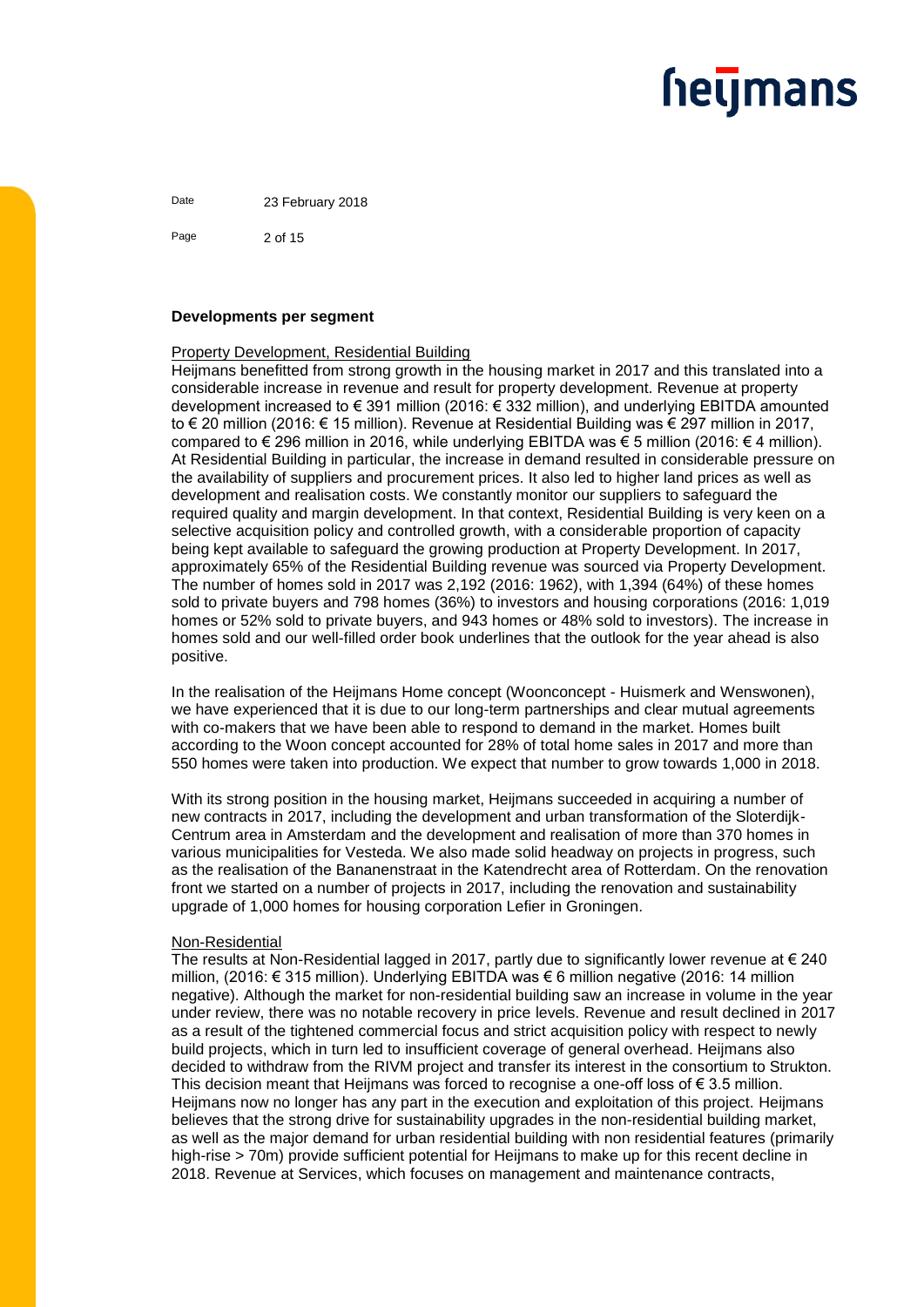Date 23 February 2018

Page 3 of 15

remained stable. Services has a stable market potential and the required expertise in installation technology for the integrated management of projects. Heijmans intends to use BeSense in this market to respond to the need for smart and efficient building management on the basis of sensor technology. Heijmans has already installed this product for 10 clients so far. In the spring of 2017, Heijmans completed the Eurojust building in The Hague and also recently delivered the new swimming pool that is part of the Hart van Zuid development in Rotterdam. As part of that project, Heijmans is also working on the renovation of the Ahoy event and conference centre.

#### Infrastructure

The result at Infra in 2017 showed a strong turnaround compared to previous, loss-making years. Revenue was up at € 680 million, from € 621 million. The underlying EBITDA was € 16 million and therefore at a much improved level compared to last year (2016:  $\epsilon$  73 million negative). In 2017, we introduced a number of improvement measures and made solid progress towards structural recovery. These included measures to improve the management of the organisation, a reduction of the cost structure and the implementation of a tightened commercial focus. Heijmans also appointed a Chief Risk Officer to improve risk management across the organisation. Furthermore, Heijmans took steps in the settlement of a number of high-risk projects. The Drachtsterweg in Leeuwarden has been completed, the realisation of the N23 is under control and on schedule. Heijmans is waiting for a final verdict of the Arbitration board for the building industry (RvA: Raad van Arbitrage voor de Bouw) in the Wilhelmina lock project. Following various additional efforts, work on the A9 project is progressing towards delivery of the tunnel to the Dutch Ministry of Public Works and Waterways (delivery for use), which is scheduled for the end of June 2018.

In 2017, Heijmans improved the balance between large integrated projects and regional projects, maintenance and specialist projects. Large projects won by Infra in 2017 included the design and realisation of the Zuidasdok in Amsterdam (Heijmans has a 15% share in the consortium) and the contract for the realisation of the new high-voltage network Wintrack II in partnership with Europoles (Heijmans share 60%). Examples of the latter category of projects include the Kaagbaan runway at Amsterdam Schiphol Airport, the alliance contract for the Gorinchem Waardenburg dyke reinforcement project and the construction of a new western access route in Veldhoven.

#### **Strategy**

#### Focus, Discipline, Excellence

Heijmans implemented and refined its strategic plan 'Focus, Discipline, Excellence' in 2017. The purpose of the strategy is to achieve a sustainable recovery of the company, as well as a recovery of profitability, debt reduction and structural strengthening of the company's capital ratios. The focal point of this strategy is the transformation of Heijmans into a Dutch company with a tighter focus on its core competencies in the segments property development, residential building, non-residential and infrastructure.

In 2017, Heijmans' strongly focused on the selective acquisition of new contracts in the disciplines it masters, as well as the expansion of its role as project coordinator and the development of multi-year client relationships via services, asset management and maintenance. The guiding principle of this drive is the continuous improvement of the company's core activities via tender management, project management, combining and boosting procurement and commercial effectiveness. This continuous improvement is focused on cost reduction and risk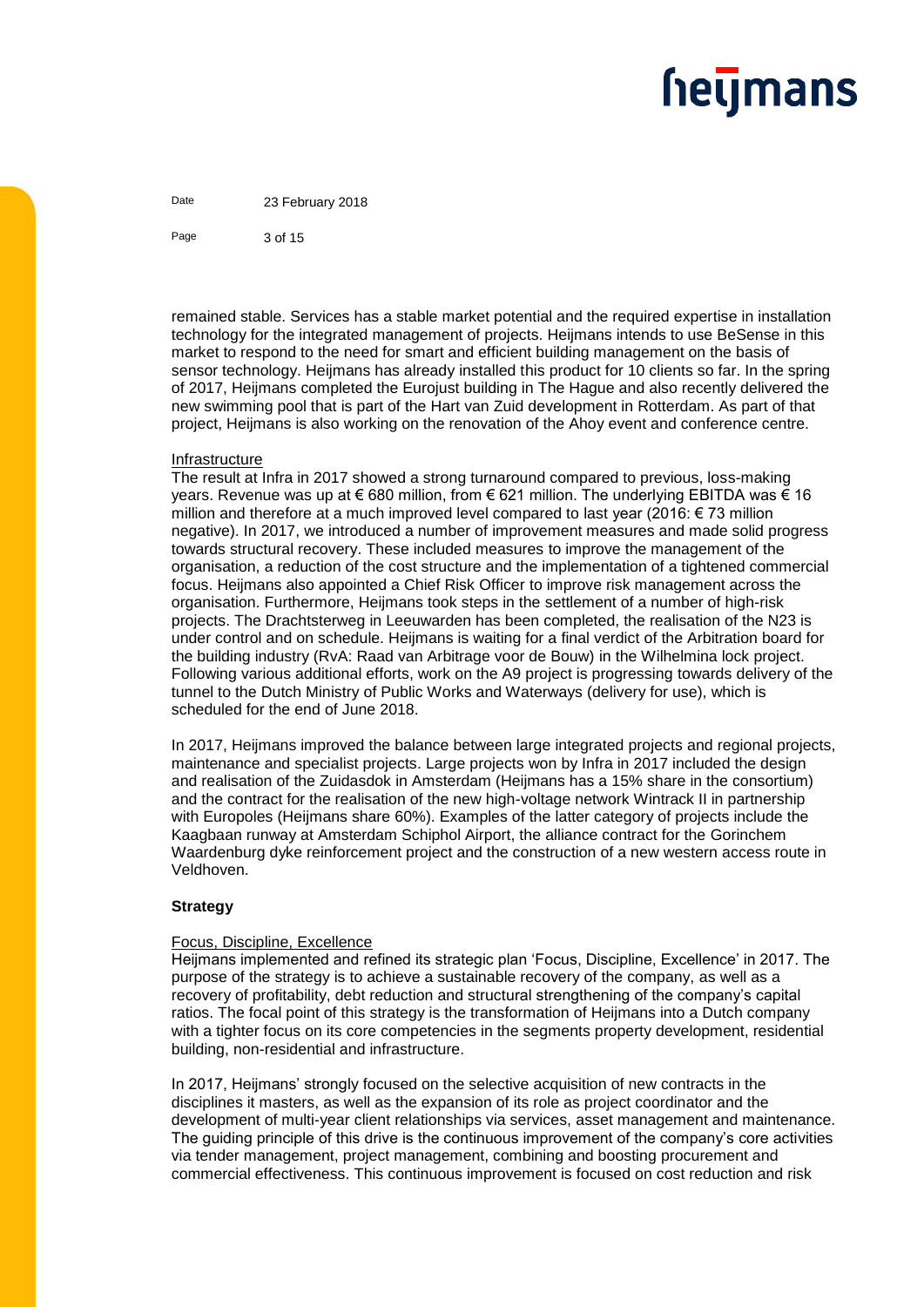Date 23 February 2018

Page 4 of 15

control, increasing profitability, strict working capital management, efficiency and improved margins. For instance, we launched the GRIP programme to safeguard greater control and effective project management, and therefore increasing the predictability of projects. With the GO! Programme, Heijmans is continuing its efforts to improve work safety, not only within our own company but throughout the entire chain, together with partners, suppliers and subcontractors. In 2017, the IF figure (number of work-related accidents resulting in absenteeism of at least one day per million of hours worked) was 3.7, including combined works. Despite our continuous efforts to increase safety and awareness in every level of the organisation, we sadly have to report one fatal work-related injury in 2017.

#### On the road to 2023

Having put the core company back on track, Heijmans has laid the basis for the company to look towards the future. The developments in the construction sector and society as a whole, combined with our vision and expertise have resulted in a strategic agenda for the period to 2023. This agenda follows up on our 'Focus, Discipline and Excellence' strategy by constantly working on continuous improvement. We will also devote specific attention to developments such as digitisation, energy transition and production technology. This strategic agenda will not only help Heijmans to continue its improvement drive, but it will also enable us to focus on making our operations smarter and more sustainable.

We have already taken the first steps towards 2023 with a number of choices related to central staffing and the organisation of our business activities. Since our clients are putting fewer PPP contracts to market, as per year-end, we have decided to incorporate the PPP department's activities in the various divisions. We also decided to make the Chief Risk Officer (CRO), originally appointed for Infra, the CRO for Heijmans N.V., which will take the integrated approach to risk management to a higher level company-wide. We have also made preparations to strengthen our Human Resources management on culture, talent and organisational development.

With respect to our business activities, we decided at year-end 2017 to centralise the management of Non-Residential and Residential Building and we will implement this integration in the course of 2018. The creation of the 'Building & Technology' business segment will enable Heijmans to further streamline underlying construction processes and know-how, while respecting each individual's specific competencies. By doing this, Heijmans is effectively responding pro-actively to the increasing pressure on inner-city areas, which is leading to higher density and more high-rise buildings and therefore more urban-intensive construction. The formation of the 'Building & Technology' business segment gives Heijmans the opportunity to respond effectively to the growth in large-scale, multi-functional inner-city new-build projects and the application of smart, sustainable technologies.

#### **Financial results**

#### Revenue

Revenue in the Netherlands slightly increased to € 1,402 million in 2017 (2016: € 1,370 million). This increase was largely due to the growth of the housing market, which led to growth primarily in Property Development and Residential Building, both in the form of an increasing number of homes sold and rising housing prices. Revenue from Property Development was therefore considerably higher. In 2017, revenue from Residential Building was almost equal to 2016. In the same period, revenue from Non-Residential decreased significantly as a result of Heijmans' strict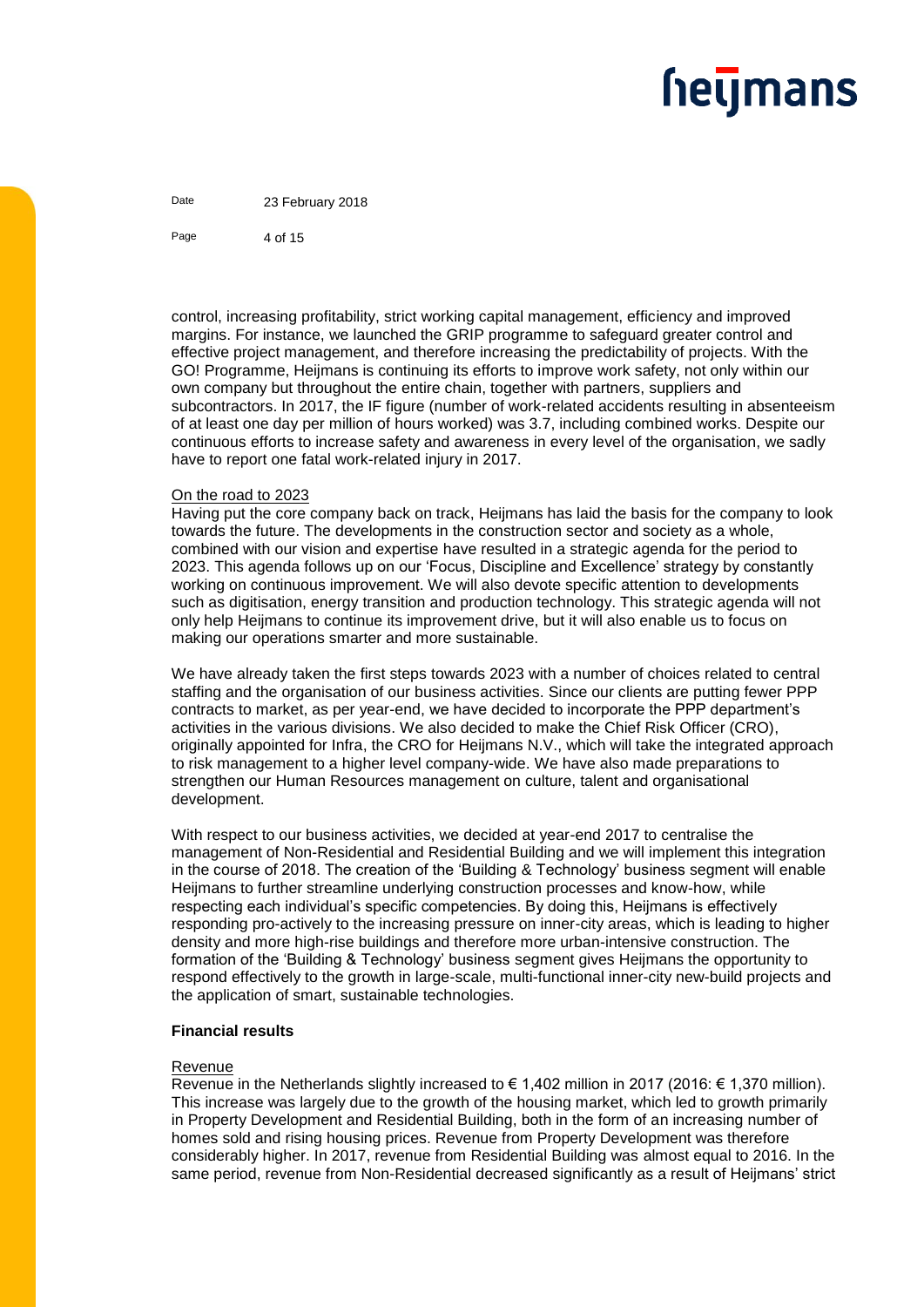### **hetjmans**

Date 23 February 2018 Page 5 of 15

acquisition policy with respect to new projects, in combination with the loss of revenue by withdrawing from the RIVM project. Revenue from the Dutch infra operations was slightly higher than last year. Unlike previous year, Infra did not have any large-scale project delays such as the N23 project, which meant that revenue was at the required level and more evenly distributed across the year.

| $x \in 1$ million                                         | H <sub>2</sub> 2017 | H <sub>2</sub> 2016 | 2017      | 2016       |
|-----------------------------------------------------------|---------------------|---------------------|-----------|------------|
| <b>Revenues Netherlands</b>                               | 756                 | 665                 | 1.402     | 1.370      |
| Property development                                      | 12                  | 9                   | 20        | 15         |
| Residential                                               | $\mathbf{3}$        | $\overline{c}$      | 5         | 4          |
| Non-residential                                           | $\frac{-5}{2}$      | $-15$               | <u>-6</u> | <u>-14</u> |
| Construction & Technology                                 | $-2$                | $-13$               | $-1$      | $-10$      |
| Infra                                                     | 15                  | $-60$               | 16        | $-73$      |
| Corporate/other                                           | $-4$                | 0                   | $-5$      | $-5$       |
| <b>Underlying EBITDA Netherlands</b>                      | 21                  | $-64$               | 30        | $-73$      |
| Correction operating result joint ventures                | 3                   | 8                   | 14        | 5          |
| Write down on property assets                             | $-3$                | $-18$               | $-6$      | $-19$      |
| Restructuring costs                                       | $-4$                | $-2$                | $-8$      | $-4$       |
| Soil remediation                                          | $-3$                |                     | $-3$      |            |
| <b>EBITDA Netherlands</b>                                 | 14                  | $-76$               | 27        | $-91$      |
| Depreciation/amortisation Netherlands                     | $-7$                | $-7$                | $-13$     | $-13$      |
| <b>Operating result Netherlands</b>                       | $\overline{7}$      | $-83$               | 14        | $-104$     |
| Operating result discontinued operations incl. bookresult | $\overline{0}$      | 4                   | 31        | 10         |
| <b>Operating result</b>                                   | $\overline{7}$      | $-79$               | 45        | -94        |
| <b>Financial results</b>                                  | $-4$                | $-5$                | $-8$      | -8         |
| Share of profit of associates and joint ventures          | $-4$                | -6                  | $-15$     | $-2$       |
| <b>Result before tax</b>                                  | $-1$                | $-90$               | 22        | $-104$     |
| Income tax                                                | 1                   | -8                  | $-2$      | -6         |
| <b>Result after tax</b>                                   | $\bf{0}$            | -98                 | 20        | $-110$     |

Underlying EBITDA in the Netherlands increased to € 30 million in 2017, from € 73 million negative in 2016.

The continued growth of the housing market led to an improved result at Property Development (2017: € 20 million versus € 15 million in 2016) and a slight increase at Residential Building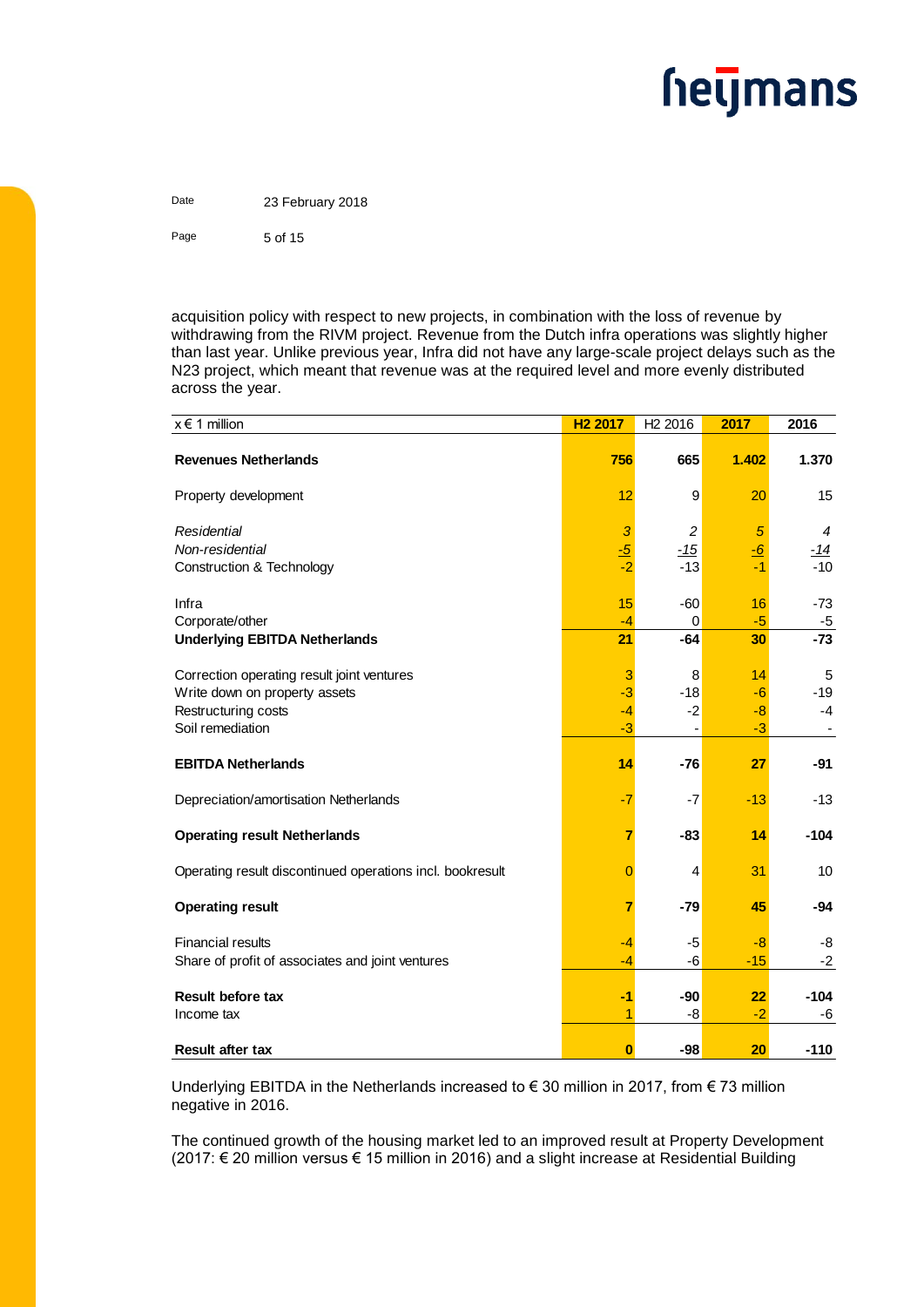Date 23 February 2018

Page 6 of 15

(2017: € 5 million versus € 4 million in 2016). For Residential Building, which is operating in a fiercely competitive market, controlled growth with a clear focus on quality remains a top priority. The result at Non-Residential amounted to € 6 million negative in 2017 (2016: € 14 million negative). As in the previous year, the RIVM project in Utrecht had a negative impact on this division's result. Following Heijmans' decision to withdraw from this project, the company was forced to recognise another one-off loss amounting to  $\epsilon$  3.5 million. Additionally, due to decline in revenues general overhead costs were not fully covered.

The measures Heijmans has taken at Infra are paying off: the results of the Infra operations improved strongly in 2017 compared with previous years. Underlying EBITDA amounted to  $\epsilon$  16 million positive, compared with € 73 million negative in 2016. Heijmans has reduced the division's overhead and made less use of temporary workers.

#### Non-operational items

The result was influenced by a number of non-operational items. These included  $\epsilon$  6 million in value adjustments of property assets, which are valued at both a structural and an individual level. This pertained to the value adjustments of property assets in the peripheral regions of the Netherlands, where the lack of price increases in relation to rising costs are a factor, together with delays in plan development at local government level. This has an impact on the valuation of these land holdings.

Another non-operational item of  $\epsilon$  3 million is related to soil remediation.

In addition, Heijmans incurred restructuring costs as a result of several adjustments in the company's senior management, as well as a number of organisational changes, as part of the strategic reorientation that Heijmans implemented last year. Restructuring costs amounted to  $\epsilon$  8 million in 2017 (2016: € 4 million). These primarily related to holding, Non-Residential and Infra, where, in line with previous announcements, Heijmans adjusted the organisation to its new scale, following a number of divestments. In 2017, the total number of FTEs decreased by 155.

#### Financial income and expenses

The balance of financial income and expenses of Heijmans' continued operations of  $\epsilon$  8 million is equal to 2016. The lower average debt utilisation, largely on caused by the completion of the divestments at end April, were offset by higher interest rate margins and refinancing costs as a result of the refinancing operation early 2017. Following the reduction of Heijmans' credit facility to € 156 million in October 2017, the interest margin was reduced. As a result of this, Heijmans expects finance expenses to decline slightly in the year ahead.

#### Capital position, net debt and financing

In early 2017, Heijmans reached new agreements on the credit facility made available to the company by the syndicate of banks, with a maturity of 30 June 2019. An agreement to gradually reduce the facility from € 256 million to € 122 million at 30 June 2019 was part of this refinancing. Partly on the basis of the divestments realised last year, the facility has already been reduced to  $\epsilon$  156 million by October 2017, 8 months earlier than initially agreed with the banks.

Over 2017, Heijmans' credit facility was subject to a number of specific financial covenants. As per Q1 2017, these did not have to be tested. For Q2, Q3 and Q4 2017, Heijmans and the banks agreed minimum levels of EBITDA and solvency ratio. In addition to this, agreements were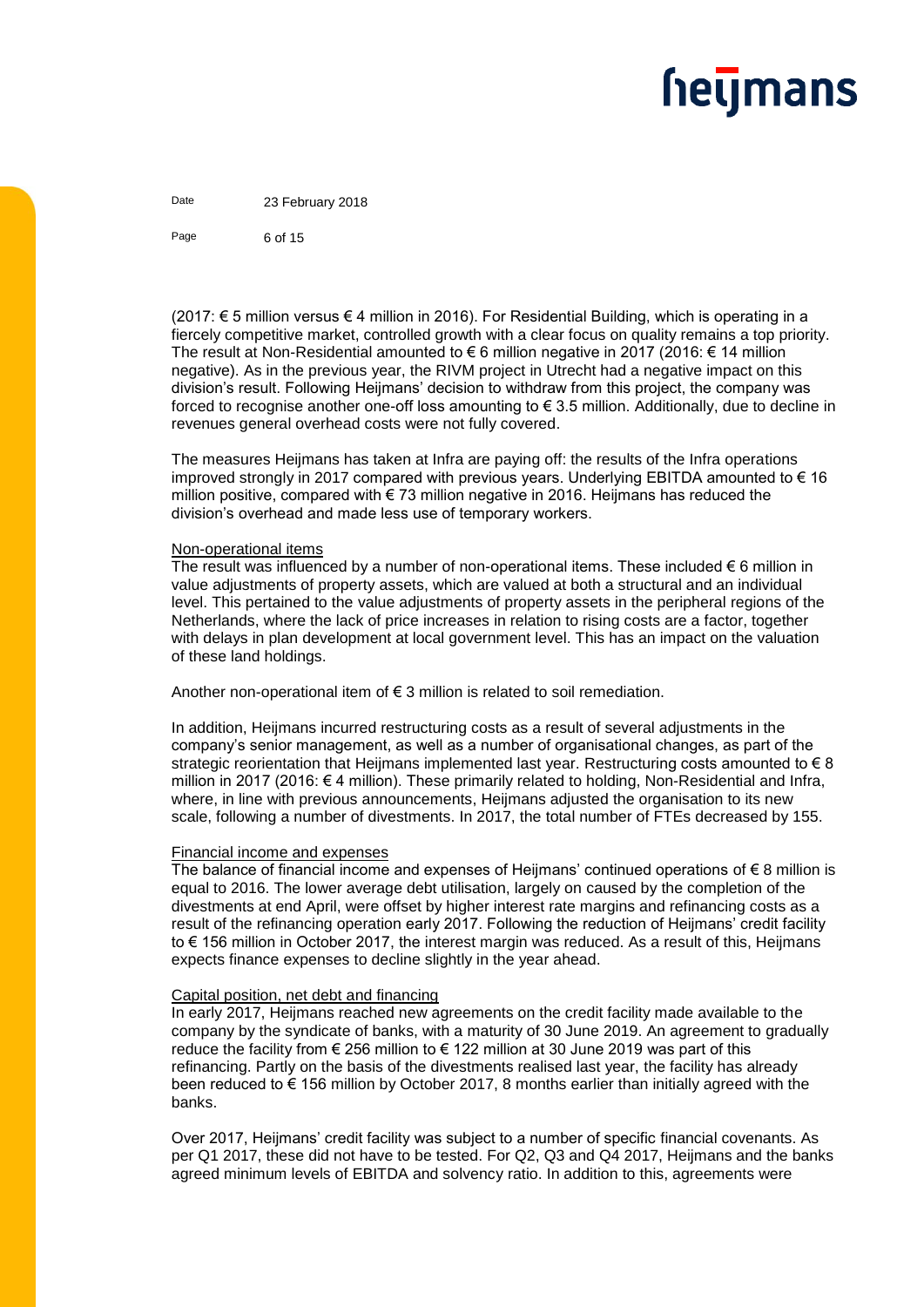Date 23 February 2018

Page 7 of 15

reached for a phased minimum EBITDA rising to  $\epsilon$  20 million as per the end of 2017 and solvency ratio rising to a minimum of 20% as per the end of 2017. Heijmans easily complied with these financial covenants over the full-year 2017. Heijmans' equity increased by  $\epsilon$  20 million in 2017, largely due to the book profits on the disposal of the German and Belgian operations.

At year-end 2017, solvency stood at 27%. The minimum EBITDA, which by definition is slightly different to the underlying EBITDA as reported, was far above the minimum levels set in the covenants.

From 2018 onwards, the financial covenants applicable before 2017 are once again in effect. In view of the substantial reduction in debt that Heijmans realised in 2017, plus the expectation that the underlying EBITDA will continue to improve in 2018, Heijmans expects to operate within the parameters of the agreed covenants in 2018.

#### Net result

Heijmans recorded a net result of € 20 million in 2017 (2016: € 110 million negative). This resulted in earnings per share of  $\epsilon$  0.91.

#### Order book

At year-end 2017, Heijmans' order book amounted to € 1,898 million, comparable to 2016 (€ 1,863 million, excluding discontinued operations). The largest incoming orders were the Wintrack II and Zuidasdok projects, which Heijmans acquired in early 2017. The order book of Property Development and Residential Building was higher as a result of the acquisition of a number of excellent projects. Heijmans' withdrawal from the RIVM project was one of the reasons for the decline in the order book at Non-Residential, in addition to a very selective intake of new projects. The impact of the loss of revenue from the RIVM project amounted to more than  $\epsilon$  150 million in the order book. In addition to this, the selective order intake on the basis of margin over volume was also a factor in the decline. At year-end 2017, approximately 60% of the forecast revenue for 2018 was already in the order book (year-end 2016: 61%).

#### **Dividend**

Given the importance that Heijmans attaches to the continued improvement of its balance sheet ratios and the further reduction of its credit facility, Heijmans has decided that it will not pay out dividend on (depositary receipts for) ordinary shares for the 2017 financial year.

#### **Outlook**

Last year was a transition year marked by a recovery in profitability, the continued implementation of Heijmans' revised strategy and the realisation of the planned debt reduction, as well as the repositioning of the Dutch core business. Heijmans made progress on all these aspects. Due to the combination of profit recovery and the policy aimed at de-risking the company – largely by limiting the potential impact of individual project results via an improved balance in the types of project – Heijmans has laid a solid foundation for the future. The order book is well filled. The quality of the order book improved steadily over the course of 2017, with contracts that are in line with our strategic parameters. Heijmans' key goal for 2018 remains a continued recovery in profitability.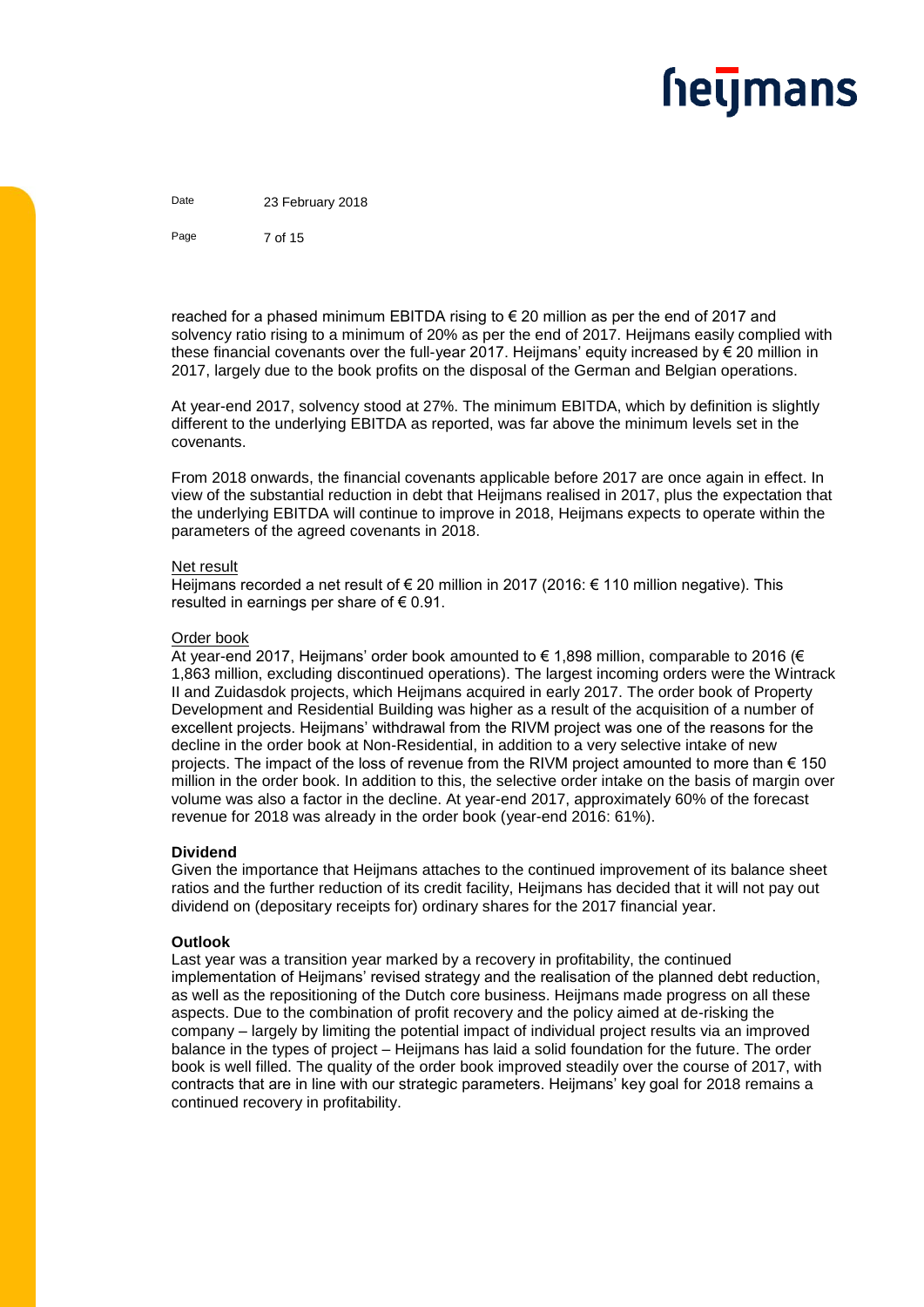Date 23 February 2018

Page 8 of 15

#### **About Heijmans**

Heijmans is a listed company that combines activities related to property development, residential building, non-residential building, roads and civil engineering in the areas living, working and connecting. Our constant focus on quality improvements, innovation and integrated solutions enables us to generate added value for our clients. Heijmans realises projects for private consumers, companies and public sector bodies and together we are building the spatial contours of tomorrow. You will find additional information on [www.heijmans.nl.](http://www.heijmans.nl/)

*For more information / not for publication:* 

#### **Media**

Marieke Swinkels-Verstappen **Communications** +31 (0)73 543 52 17 mswinkels-verstappen@heijmans.nl

#### **Analysts**

Guido Peters Investor Relations + 31 (0)73 543 52 17 [gpeters@heijmans.nl](mailto:gpeters@heijmans.nl)

*The Heijmans Executive Board will explain the results published for 2017 on 23 February 2018, during a press conference and analyst meeting. The agenda and the registration form for the Annual General Meeting Shareholders to be held on 11 April of this year will be available on the Heijmans website from 28 February 2018.* 

*Heijmans will publish its 2017 annual report (in Dutch) and financial statements on 23 February 2018.*

*This press release has also been published in Dutch. In the event of any discrepancies between the original Dutch press release and this English translation, the Dutch version will prevail.*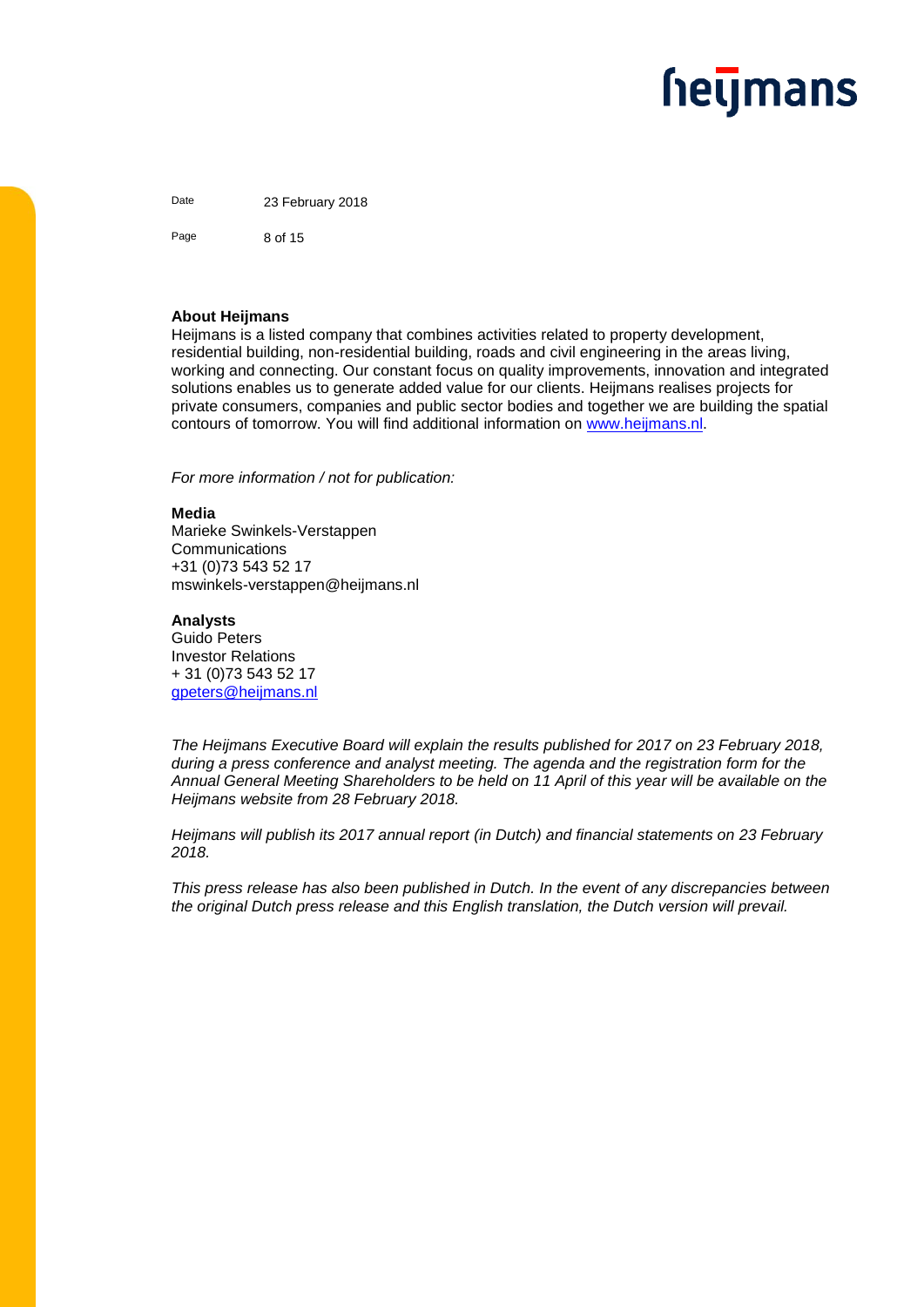### **hetjmans**

Date 23 February 2018

Page 9 of 15

Addenda to the Heijmans N.V. 2017 full year press release

- 1. Results and developments operational activities
- 2. Condensed consolidated statement of profit or loss
- 3. Consolidated statement of financial position
- 4. Consolidated statement of cash flows
- 5. Order book
- 6. Covenants and financing

*The financial statements included in this press release have not been audited.*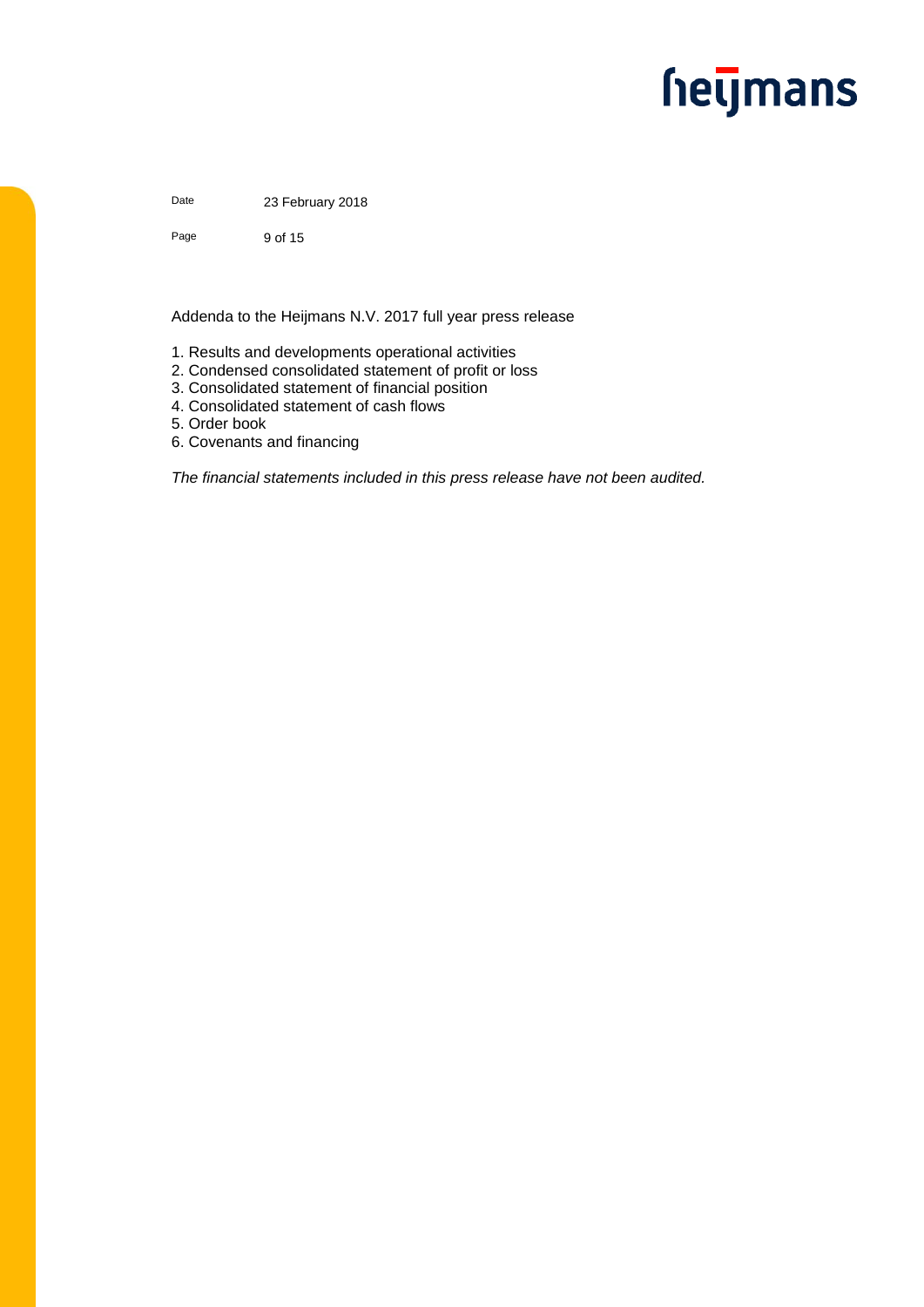Date 23 February 2018 Page 10 of 15

#### **1. Results and developments operational activities**

#### **Property development**

| $x \in 1$ million        | H <sub>2</sub> 2017 | H <sub>1</sub> 2017 | 2017 | 2016 |
|--------------------------|---------------------|---------------------|------|------|
| Revenues                 | 205                 | 186                 | 391  | 332  |
| Underlying EBITDA        | 12                  |                     | 20   | 15   |
| Underlying EBITDA margin | 5.9%                | 4.3%                | 5.1% | 4,5% |
| Order book               | 420                 | 305                 | 420  | 311  |

The inventory of strategic land holdings increased to € 150 million from € 147 million at year-end 2017. The unconditional obligations that will result in future property acquisitions declined to  $\epsilon$  73 million in 2017 (2016: € 93 million). The conditional obligations that may result in future property acquisitions declined to € 114 million in 2017 (2016: € 146 million). The majority of these conditional obligations will only have a limited cash impact should they materialise. They are largely obligations to acquire land at the moment building permission has been granted and/or upon realisation of a certain percentage of sales.

#### **Residential**

| $x \in 1$ million        | H <sub>2</sub> 2017 | H <sub>1</sub> 2017 | 2017 | 2016 |
|--------------------------|---------------------|---------------------|------|------|
| Revenues                 | 158                 | 139                 | 297  | 296  |
| <b>Underlying EBITDA</b> |                     |                     |      | 4    |
| Underlying EBITDA margin | 1.9%                | 1.4%                | 1.7% | 1.4% |
| Order book               | 435                 | 342                 | 435  | 327  |

#### **Non-residential**

| $x \in 1$ million        | H <sub>2</sub> 2017 | H <sub>1</sub> 2017 | 2017    | 2016  |
|--------------------------|---------------------|---------------------|---------|-------|
| Revenues                 | 122                 | 118                 | 240     | 315   |
| Underlying EBITDA        | -5                  | -1                  | -6      | -14   |
| Underlying EBITDA margin | $-4.1%$             | $-0.8%$             | $-2.5%$ | -4.4% |
| Order book               | 589                 | 756                 | 589     | 758   |

#### **Infra**

| $x \in 1$ million        | H <sub>2</sub> 2017 | H <sub>1</sub> 2017 | 2017 | 2016   |
|--------------------------|---------------------|---------------------|------|--------|
| Revenues                 | 379                 | 301                 | 680  | 621    |
| <b>Underlying EBITDA</b> | 15                  |                     | 16   | -73    |
| Underlying EBITDA margin | 4.0%                | $0.3\%$             | 2.4% | -11.8% |
| Order book               | 814                 | 987                 | 814  | 730    |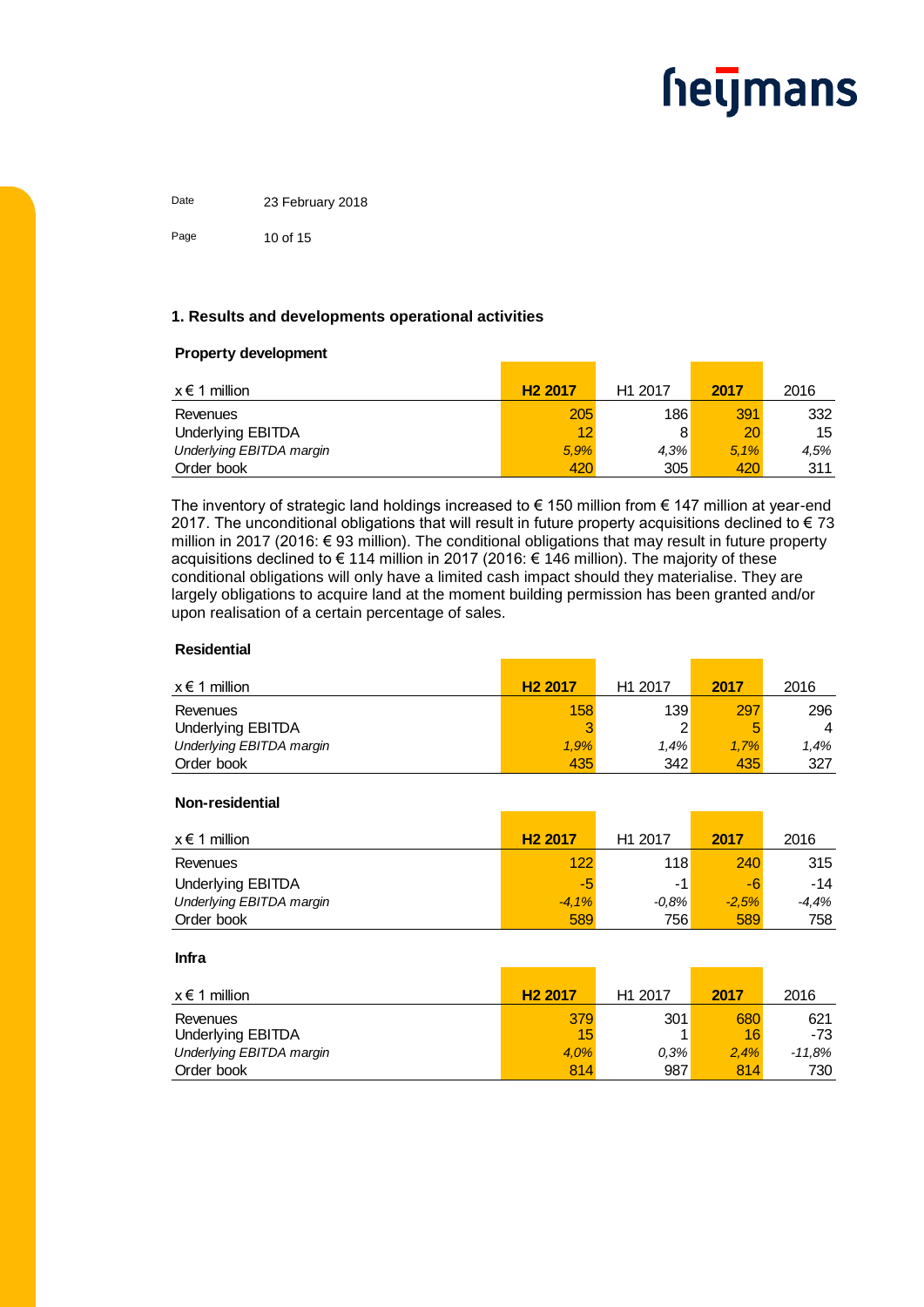Date 23 February 2018 Page 11 of 15

#### **2. Consolidated Income Statement**

 $(x \in 1$  million)

|                                                  | 2017                           |                                   |              | 2016                    |                                   |                |
|--------------------------------------------------|--------------------------------|-----------------------------------|--------------|-------------------------|-----------------------------------|----------------|
|                                                  | <b>Continued</b><br>operations | <b>Discontinued</b><br>operations | <b>Total</b> | Continued<br>operations | <b>Discontinued</b><br>operations | Total          |
| Revenues                                         | 1.402                          | 85                                | 1.487        | 1.370                   | 514                               | 1.884          |
|                                                  |                                |                                   |              |                         |                                   |                |
| Cost of sales                                    | $-1.265$                       | $-78$                             | $-1.343$     | $-1.335$                | $-467$                            | $-1.802$       |
| <b>Gross profit</b>                              | 137                            | $\overline{7}$                    | 144          | 35                      | 47                                | 82             |
| Other operating income                           | $\overline{2}$                 | 31                                | 33           |                         |                                   | $\overline{2}$ |
| Selling expenses                                 | $-30$                          | $-2$                              | $-32$        | $-32$                   | $-7$                              | $-39$          |
| Administrative expenses                          | $-93$                          | $-5$                              | $-98$        | $-106$                  | $-25$                             | $-131$         |
| Other operating expenses                         | $-2$                           | $\overline{0}$                    | $-2$         | $-2$                    | -6                                | -8             |
|                                                  |                                |                                   |              |                         |                                   |                |
| <b>Operating result</b>                          | 14                             | 31                                | 45           | $-104$                  | 10                                | -94            |
| Financial income                                 | 3                              | $\overline{0}$                    | 3            | $\overline{2}$          | 3                                 | 5              |
| Financial expenses                               | $-11$                          | $\Omega$                          | $-11$        | $-11$                   | $-2$                              | $-13$          |
| Share of profit of joint ventures and associates | $-15$                          | $\overline{0}$                    | $-15$        | $-5$                    | 3                                 | $-2$           |
|                                                  |                                |                                   |              |                         |                                   |                |
| <b>Result before tax</b>                         | $-9$                           | 31                                | 22           | $-118$                  | 14                                | $-104$         |
| Income tax                                       | $\overline{0}$                 | $-2$                              | $-2$         | 0                       | -6                                | $-6$           |
| <b>Result after tax</b>                          | $-9$                           | 29                                | 20           | $-118$                  | 8                                 | $-110$         |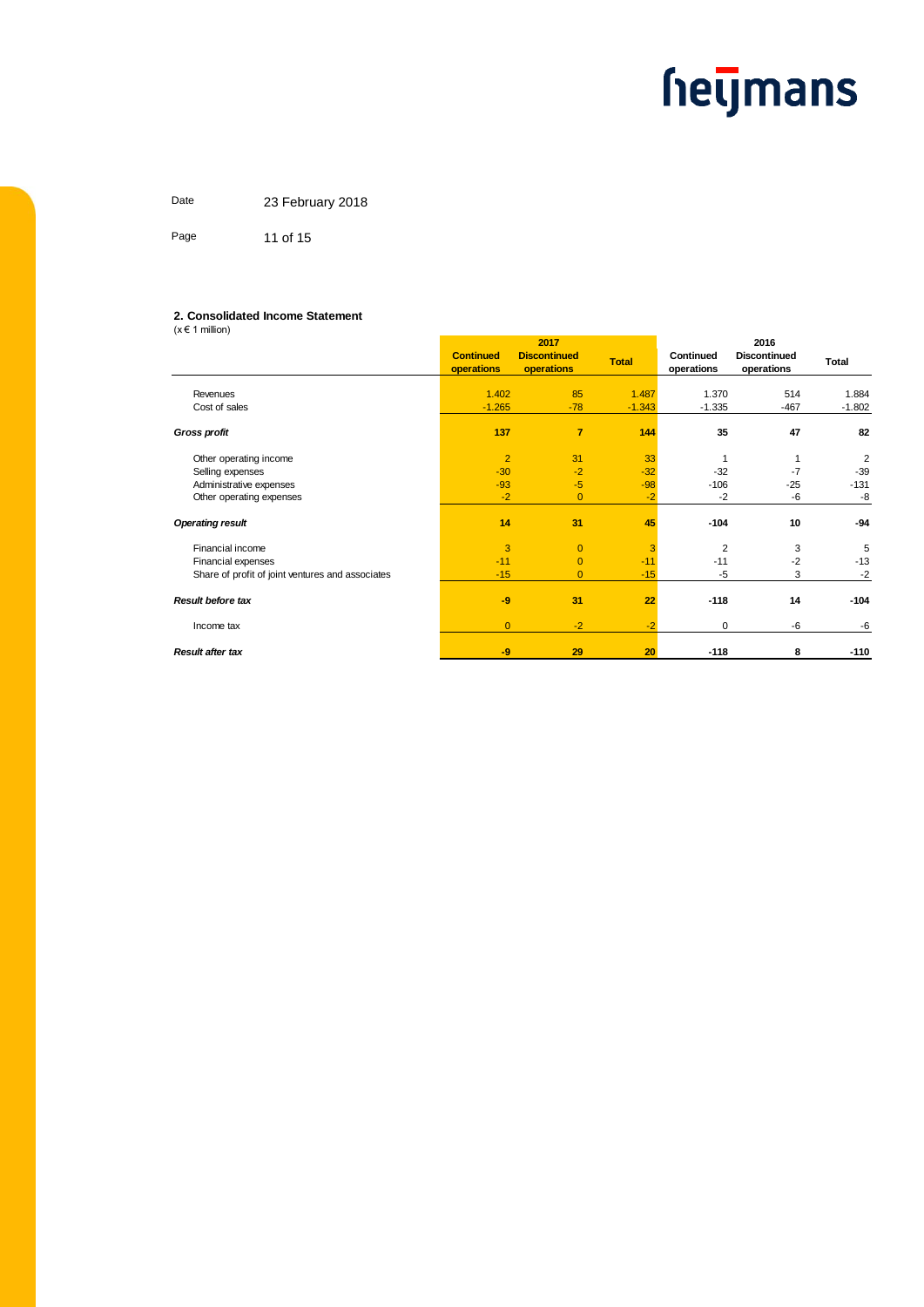**31 December 2017** 31 December 2016

Date 23 February 2018 Page 12 of 15

#### **3. Consolidated Balance Sheet**

 $(x \in 1$  million)

| <b>Non-current assets</b>                          |     |     |     |       |
|----------------------------------------------------|-----|-----|-----|-------|
| Property, plant and equipment                      | 47  |     | 55  |       |
| Intangible assets                                  | 80  |     | 82  |       |
| Share in joint ventures and associates             | 66  |     | 66  |       |
| Other fixed assets                                 | 89  |     | 88  |       |
|                                                    |     | 282 |     | 291   |
| <b>Current assets</b>                              |     |     |     |       |
| Strategic land portfolio                           | 150 |     | 147 |       |
| Other inventory                                    | 37  |     | 70  |       |
| Construction work in progress                      | 61  |     | 60  |       |
| Trade and other receivables                        | 166 |     | 176 |       |
| Cash and cash equivalents                          | 74  |     | 30  |       |
|                                                    |     | 488 |     | 483   |
|                                                    |     |     |     |       |
|                                                    |     | 770 |     | 774   |
|                                                    |     |     |     |       |
| Assets held for sale                               |     |     |     | 282   |
|                                                    |     |     |     |       |
| <b>Total assets</b>                                |     | 770 |     | 1.056 |
|                                                    |     |     |     |       |
| <b>Equity</b>                                      |     | 162 |     | 142   |
|                                                    |     |     |     |       |
| <b>Non-current liabilities</b>                     |     |     |     |       |
| Cumulative financing preference shares             | 45  |     | 45  |       |
| Interest-bearing loans                             | 9   |     | 13  |       |
| Provisions and non-interest bearing debts          | 18  |     | 16  |       |
|                                                    |     | 72  |     | 74    |
| <b>Current liabilities</b>                         |     |     |     |       |
| Interest-bearing loans and other current financing | 6   |     | 118 |       |
| Trade and other payables                           | 377 |     | 371 |       |
| Construction work in progress                      | 129 |     | 118 |       |
| Provisions                                         | 24  |     | 18  |       |
|                                                    |     | 536 |     | 625   |
|                                                    |     |     |     |       |
|                                                    |     | 770 |     | 841   |
|                                                    |     |     |     |       |
| Liabilities held for sale                          |     |     |     | 215   |
|                                                    |     |     |     |       |
| <b>Total liabilities</b>                           |     | 770 |     | 1.056 |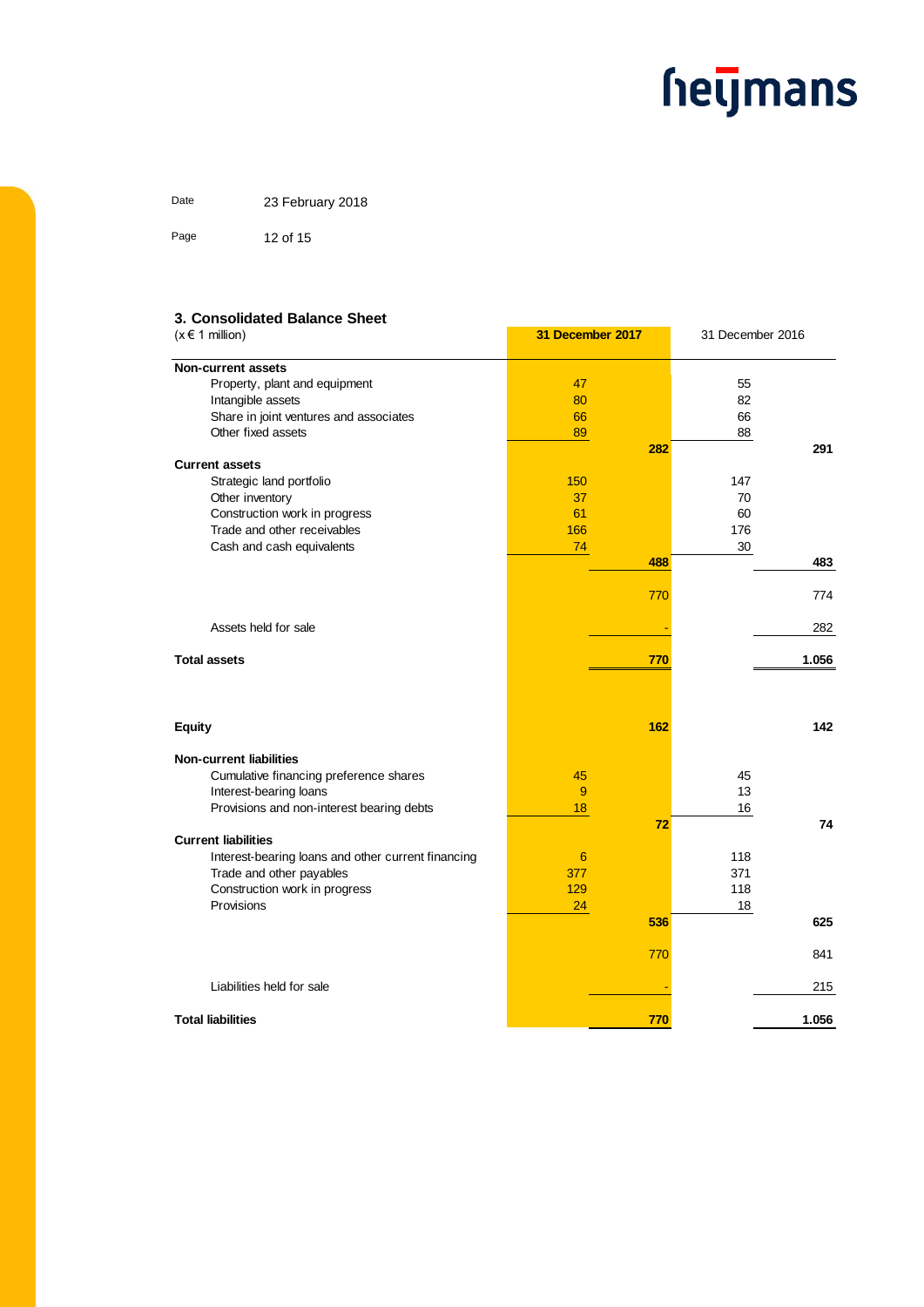Date 23 February 2018

Page 13 of 15

#### indirect method **4. Consolidated cash flow statement**

| indirect method<br>$(x \in 1$ million)                                     | 2017           |    |                | 2016  |     |
|----------------------------------------------------------------------------|----------------|----|----------------|-------|-----|
| Operating result - including discontinued operations                       | 45             |    | $-94$          |       |     |
| Loss on sale of assets held for sale                                       | $\overline{0}$ |    | 6              |       |     |
| Gain on sale of subsidiaries                                               | $-31$          |    | 0              |       |     |
| Gain on sale of non-current assets and property investments                | $-1$           |    | -1             |       |     |
| Depreciation and impairment of property, plant and equipment               | 12             |    | 17             |       |     |
| Amortisation of intangible assets                                          | $\overline{2}$ |    | 2              |       |     |
| Adjustment of valuation of property and land bank excluding joint ventures | 5              |    | 19             |       |     |
| Change of net work in progress                                             | 1              |    | 29             |       |     |
| Changes in other working capital and non-current provisions                | $-1$           |    | $-34$          |       |     |
| Operating result after adjustments                                         | 32             |    | $-56$          |       |     |
|                                                                            |                |    |                |       |     |
| Interest paid                                                              | $-11$          |    | $-13$          |       |     |
| Interest received                                                          | $\overline{2}$ |    | 5              |       |     |
| Income tax paid                                                            | $-2$           |    | $-4$           |       |     |
| Cash flow from operating activities                                        |                | 21 |                | -68   |     |
| Investment in property, plant and equipment                                | $-4$           |    | $-15$          |       |     |
| Proceeds from sale of property, plant and equipment                        | $\overline{1}$ |    | $\overline{7}$ |       |     |
| Proceeds from sale of subsidiaries                                         | 97             |    | 0              |       |     |
| Loans granted to joint ventures and associates                             | $-1$           |    | $-10$          |       |     |
| Loans repaid by joint ventures                                             | $-2$           |    | -4             |       |     |
| Cash flow from investment activities                                       |                | 91 |                | $-22$ |     |
|                                                                            |                |    |                |       |     |
| Interest-bearing loans drawn down                                          | $\overline{0}$ |    | 67             |       |     |
| Interest-bearing loans repaid                                              | $-116$         |    | $-24$          |       |     |
| Cash flow from financing activities                                        | $-116$         |    |                | 43    |     |
| Net cash flow in the period                                                |                | -4 |                |       | -47 |
| Cash and cash equivalents at 1 January                                     |                | 30 |                |       | 125 |
| Cash and cash equivalents assets held for sale                             |                | 48 |                |       | -48 |
| Cash and cash equivalents at 31 December                                   |                | 74 |                |       | 30  |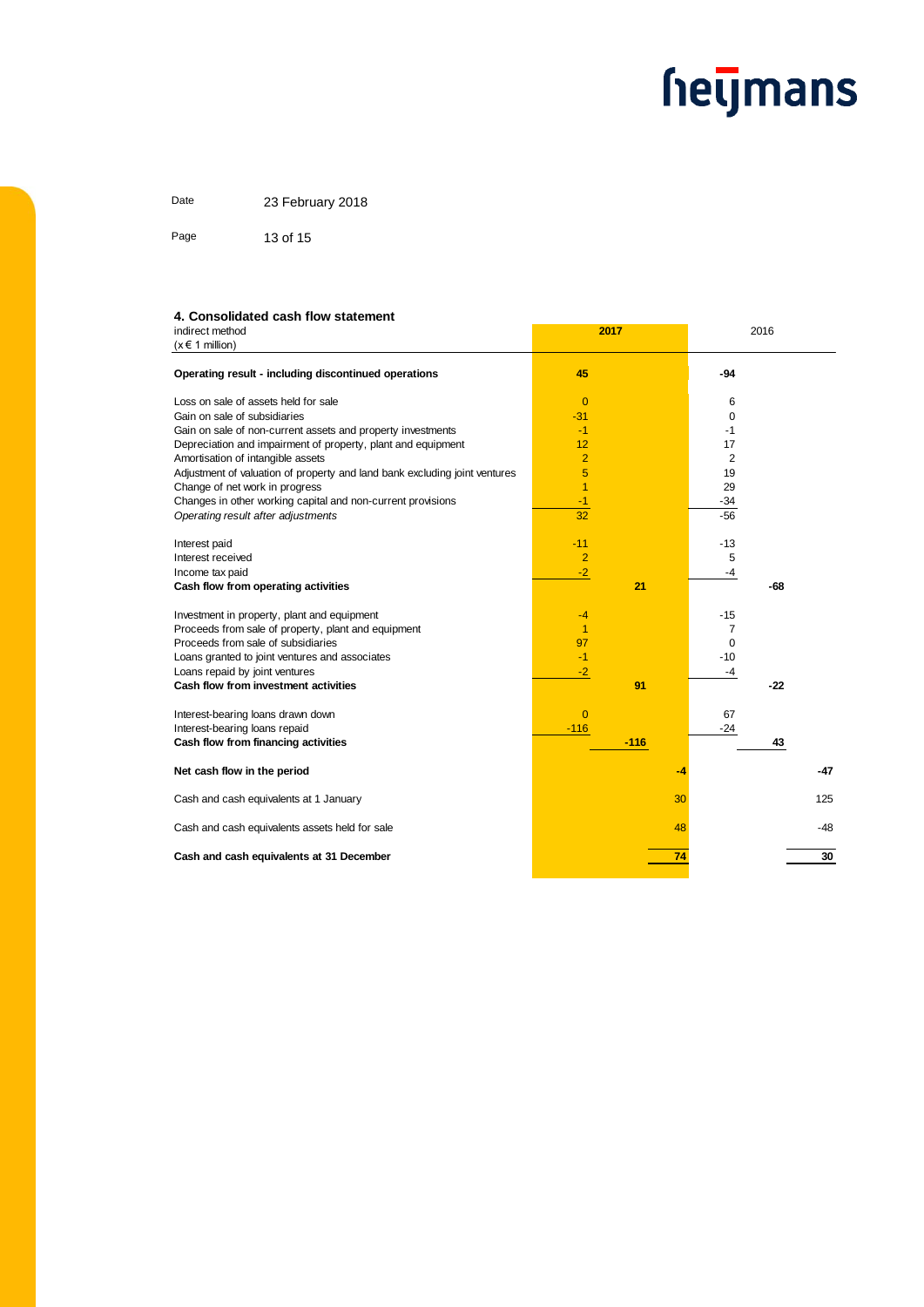Date 23 February 2018 Page 14 of 15

#### **5. Orderbook**

| Order book ( $x \in 1$ million) | 31-12-2017 | 30-6-2017 | 31-12-2016 |
|---------------------------------|------------|-----------|------------|
|                                 |            |           |            |
| Property development            | 420        | 305       | 311        |
| Residential                     | 435        | 342       | 327        |
| Non-residential                 | 589        | 756       | 758        |
| Infra                           | 814        | 987       | 730        |
| Eliminations                    | $-360$     | $-269$    | $-263$     |
| <b>Netherlands</b>              | 1.898      | 2.121     | 1.863      |